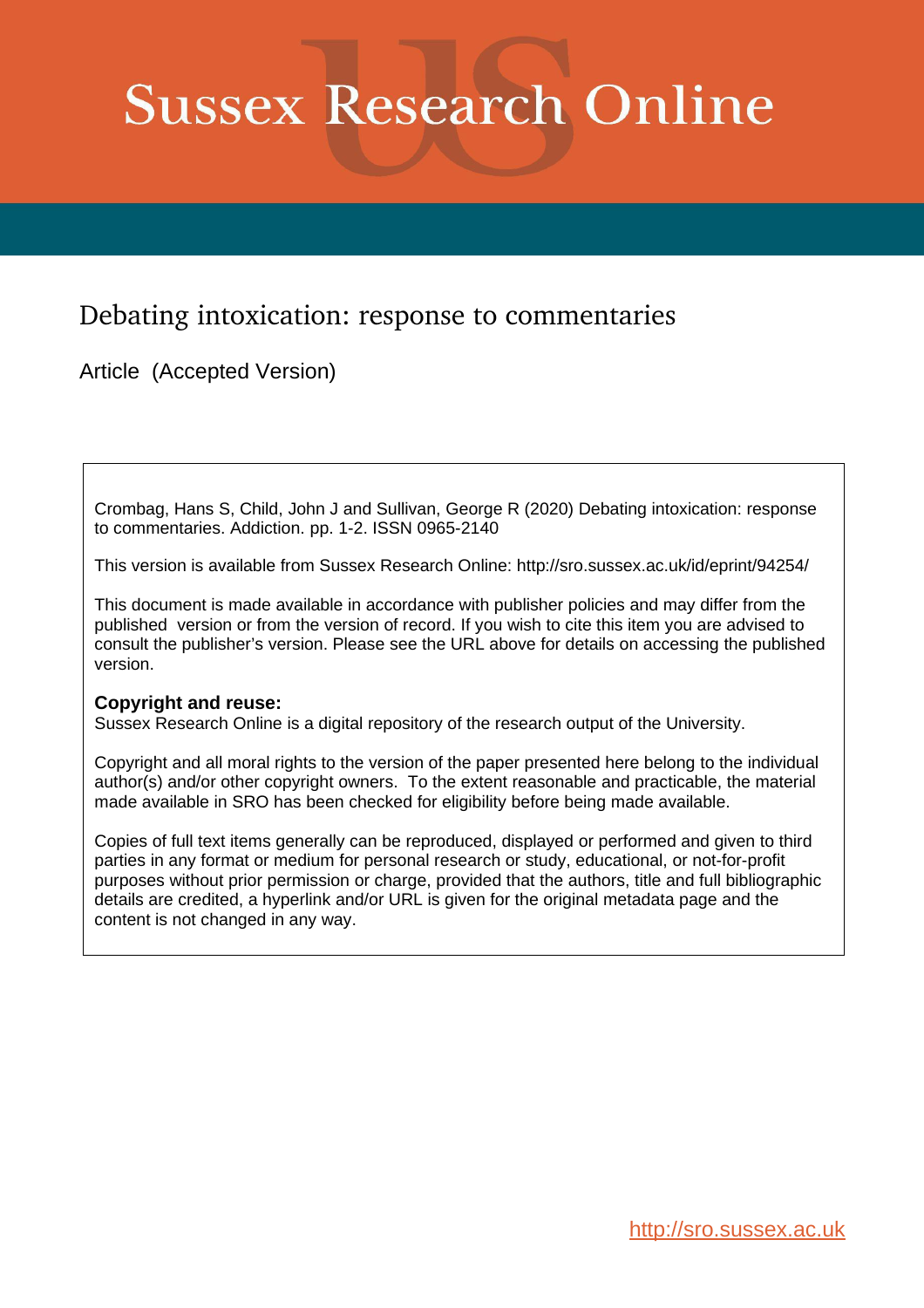# Addiction Opinion and Debate:

### **Debating intoxication: Response to commentaries**

Hans S. Crombag<sup>1\*</sup>, John J. Child<sup>2</sup> and George R. Sullivan<sup>3</sup>

<sup>1</sup>School of Psychology & Sussex Neuroscience, The University of Sussex, Brighton, BN1 9QG, UK.

<sup>2</sup>Birmingham Law School, The University of Birmingham, Edgbaston, Birmingham, B15 2TT, UK.

<sup>3</sup>Faculty of Laws, University College London (UCL), Bentham House, London, WC1H 0EG, UK.

**Running head**: Debating intoxication

Word count (excluding abstract, table and references): 754

Words in abstract: 37

Conflict of interest declaration: None.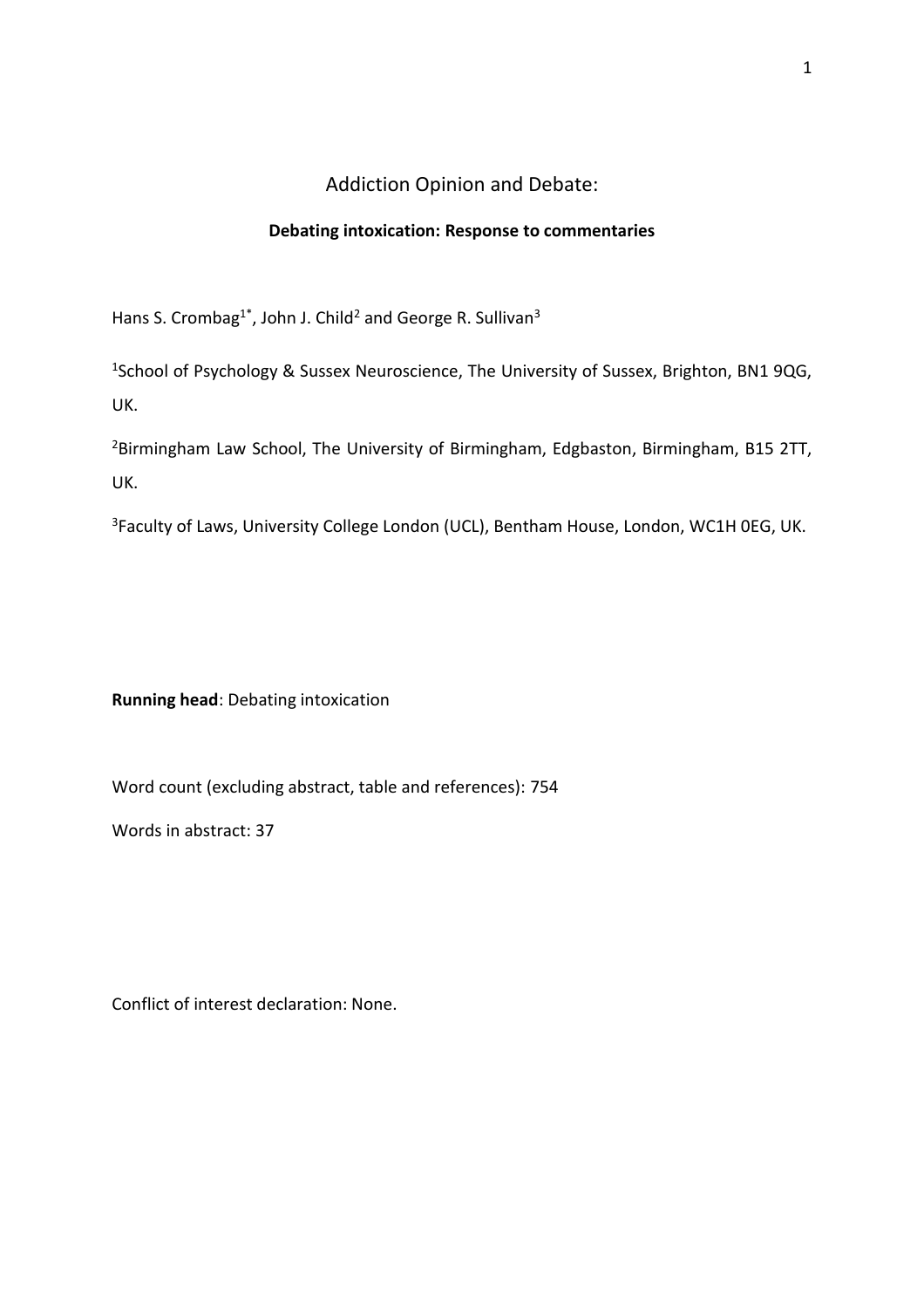#### **Abstract**

Lack of scientific or clinical clarity faced by courts dealing with cases involving intoxicated criminal defendants is unavoidable, but introducing further legal ambiguity to meet policy goals introduces ever greater risk of problematic (including unjust) legal outcomes.

**Keywords**: Criminal law, self-defence, alcohol and drugs, mens rea, mental disorders.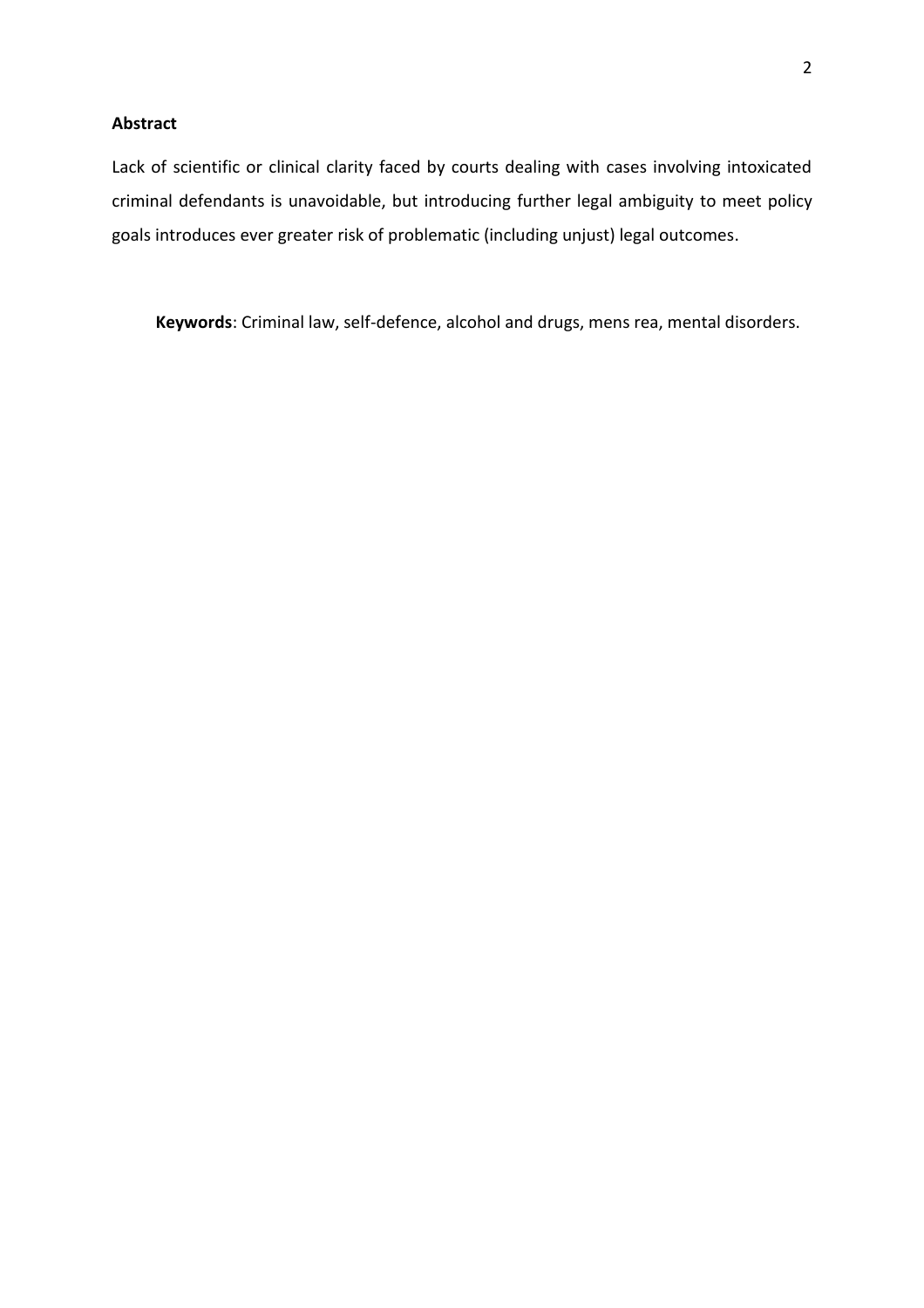#### **Main text**

We thank Robert MacCoun (1) and Johann Koehler (2) for their insightful commentaries on our Debates article (3), in which we discuss *R v Taj* (4), a recent judgment from the Court of Appeal (CA) of England and Wales (E&W). Their expert commentaries highlight and discuss a number of important points, including how scientific and legal reasoning more often collide, differences and complexities around causal reasoning in science and law, and what relation we might conceive between holding a person responsible and blaming (or praising) them. Word restrictions prevent us addressing all of these important points, so we limit ourselves to the following.

First, Koehler is certainly correct that the criminal law is prone to cling to simplistic concepts (proxies) that may fail to adequately engage with the complexities of scientific and/or clinical understanding. We see this in different areas (as usefully described by Koehler), including in the context of intoxication and the legal distinctions between insanity and automatism. A useful, and lamentable, example of this is the internal/external cause divide used to legally separate potential cases of insanity and automatism. When applied to those causing harms whilst suffering a diabetic coma, defendant 1 with hypoglycemia as a result of injecting insulin and *a lack of eating* (an external cause) might avail herself of automatism and an unqualified acquittal; while defendant 2 with hyperglycemia brought on by *lack of insulin* (an internal cause)*,* would have to plead insanity. The scientific and moral distinctions here are minimal, but the legal outcome for our defendant is very different.

However, the CA decision in *Taj* (setting precedent going forward) was not simply a rejection of scientific/clinical complexity (i.e., holding to a simplistic legal definition of intoxication), but a rejection of long establish legal doctrine as well (i.e., a change from the simple 'drug-on-board' assumption; e.g. (5)). As we discuss in our article, what appears to be driving the reasoning is not science or legal oversimplification, but what looks like an expression of normative outcome logic: the court decided that Taj was *bad*, not *mad*. MacCoun's reference to motivated cognition may well offer a psychological explanation for such logic.

There is some basis for this normative conclusion, usefully illustrated by MacCoun, though it involves complex analysis of Taj's prior-fault months/years of substance abuse. And we see prior-fault logic of this kind applied to insanity cases in other (civil-law) jurisdictions,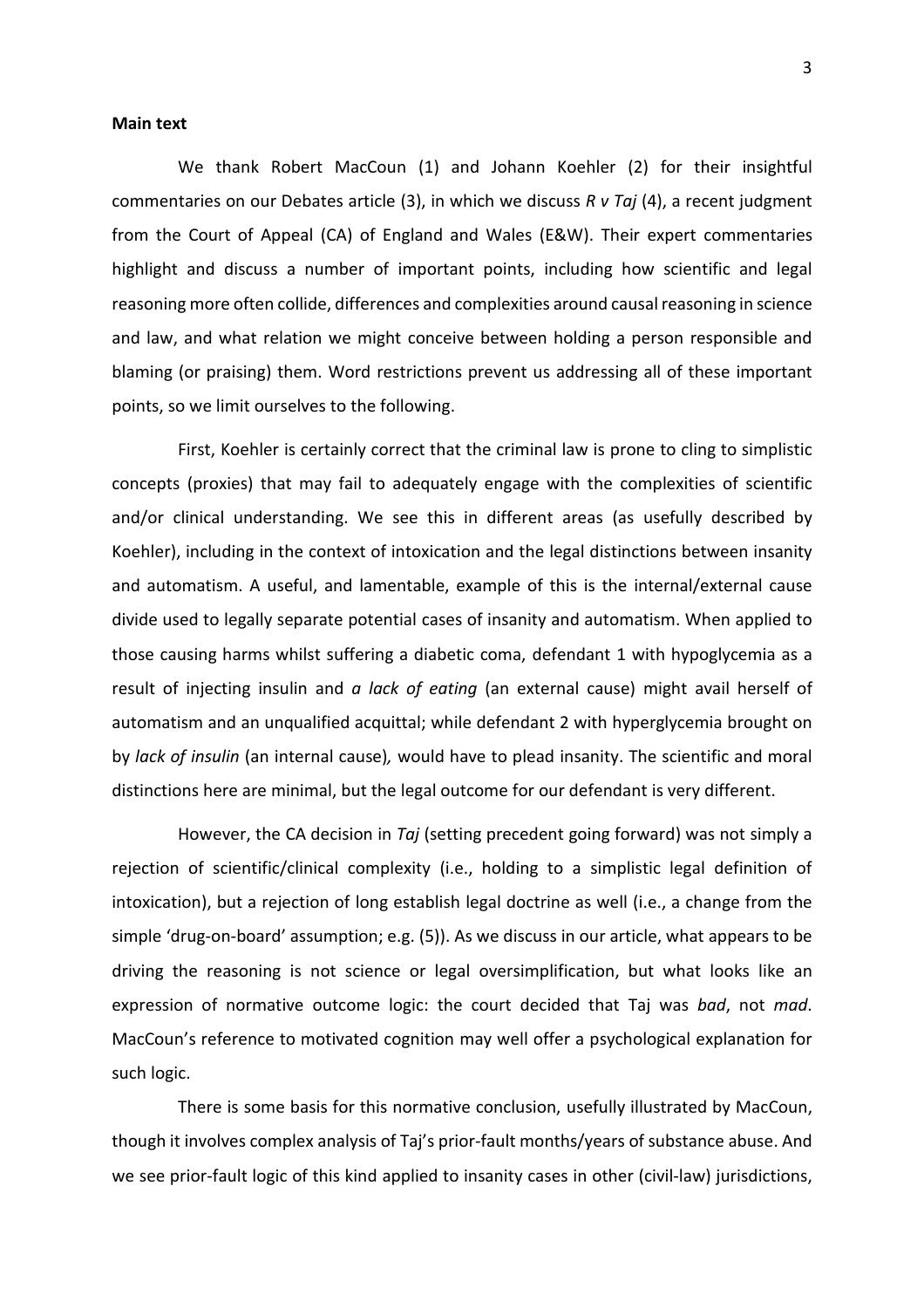and regularly mooted in common-law ones as well. However, there is presently (in E&W) no legal device for applying a prior-fault rule to insanity cases; nothing from legislative or jurisprudential sources. On that basis, the court in *Taj* were wrong to find him liable. And wrong to dress their ad-hoc outcome logic in a veneer of scientific legitimacy; indeed, we see enough of that from politicians lately!

We appreciate MacCoun's clarifications about causal reasoning in the law and agree that the type of multiple-step, trace analysis illustrated in his Figure 1 offers a valid model of the sort of more complex causal reasoning we (implicitly or explicitly) adopt when deciding responsibility and blameworthiness. Specific to *Taj*, of course he had multiple past occasions when he might have decided to restrain from drink and/or drug taking (especially when on at least one of these occasions he also subsequently experienced delusions), so some responsibility and blame seems appropriate. Whether this should prevent him from raising a defence altogether and a resulting sentence of 19 years for attempted manslaughter is a complex question which we discuss in further detail elsewhere (6). But the issue is less about whether the court was wrong in *Taj* specifically, and more whether the wider and fuzzier definition of intoxication going forward increases the odds of problematic undirected decisions. We, and both commentators, think it will.

Finally, a few quick words in relation to addiction which, though not directly at play in *Taj*, raises interesting legal and moral questions; and around which there is a significant literature (e.g. 7–9), including some recent empirical work of our own (10). Models such as proposed by Pickard, and endorsed by MacCoun, are indeed a more promising and interesting means to break the moralistic 'War on Drugs' deadlock. Perhapsthe development of so-called Drug Courts in the US, UK and some other places, are a cautious expression of this sort of more progressive, forward-looking and constructive way of thinking; and as mentioned, holding addicts responsible (at least for their addiction) whilst not looking to blame has important therapeutic benefits (e.g. 11). The 'rate limiting step' however is again political will.